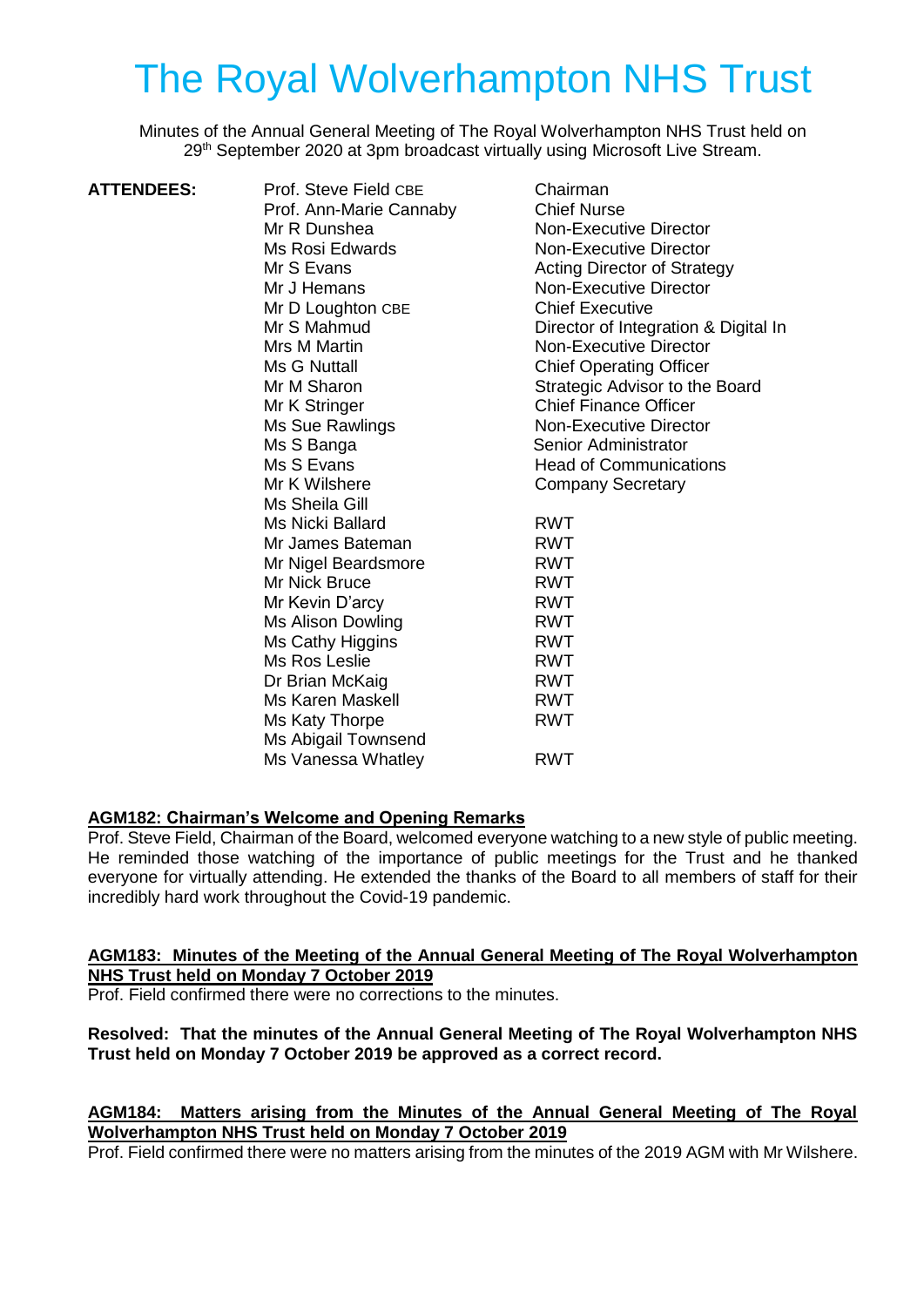## **AGM185: Declarations of Interest from Directors and Officers**

Prof. Field confirmed that no further declarations of interest had been received. He reminded attendees that the Declarations of Interest of all Board Members are available on the Trust Web Site at in the papers for each Board meeting throughout the year.

#### **AGM186: Strategic overview of 2019-2020 – Prof. David Loughton, CEO**

Prof. Loughton introduced his review of the year providing a presentation giving the details of what the Trust had faced and achieved over the previous year. He referred to more recent events and to Covid-19 as the biggest challenge the Trust had ever faced. He reiterated his thanks to all the staff for their continued hard work. He said planning was in place for the then anticipated 'second wave' that remained under constant review and amendment. He thanked the staff, patients and members of the public for their support for the Trust and its services.

#### **Resolved: that the CEO's Review of the year be received and noted.**

#### **AGM187: Quality Account 2019-2020 – Yvonne Higgins, DCNO**

Ms Higgins introduced report and gave a summary presentation of the full report that was available on the Trust website. Ms Higgins said that for the year 20/21 the three key priority areas remained a focus on workforce, safe care, and the patient experience. She highlighted key achievements in regards to the priority areas in the previous year in her presentation.

#### **Resolved: that the Quality Account be received and noted.**

#### **AGM188: Annual Accounts 2019-2020 - Kevin Stringer, CFO**

Mr Stringer introduced the annual accounts and gave a presentation of the main points from the accounts. He referred viewers to the Key Financial Performance information on page 15 and 16. He said activity and finances at the Trust had since been greatly impacted by Covid-19. He highlighted the different levels of activity, admissions, emergency department activity, referrals and out-patient operations during Covid-19. He said that for the year being reported on, the Trust had achieved all of its key statutory financial targets. He said the accounts had been fully audited by KPMG and represented a true and fair view of the organisation's financial performance. He said as a result of Covid-19, some contracts had been suspended for 2020-2021. He said the Trust was being funded to break even and that the financial regime for 2021-2022 was yet to be set out.

#### **Resolved: that the Annual Accounts be received and noted.**

#### **Matters raised by members of the general public and commissioners**

**AGM189.1:** A member of the public asked when and how were patients being contacted to commence taking forward referrals made by GP's.

Ms Nuttall said GPs had commenced contacting patients in July 2020 on a clinical priority basis. She said new appointments would either be face to face, virtual or by phone. She said all Trust services had been restored however as a result of the pandemic some waiting times had increased.

**AGM189.2**: A member of the public asked what the waiting times were and who could patients contact if there were any concerns. They mentioned for example, a referral to Ear Nose and Throat showed a 22-week delay on chose and book and stated there was no available appointments on the system.

Ms Nuttall said waiting times varied by speciality with some of the longest waits being in surgical specialities. She said if patients had any concerns they could contact the appointments team and their number was available on the Trust Website.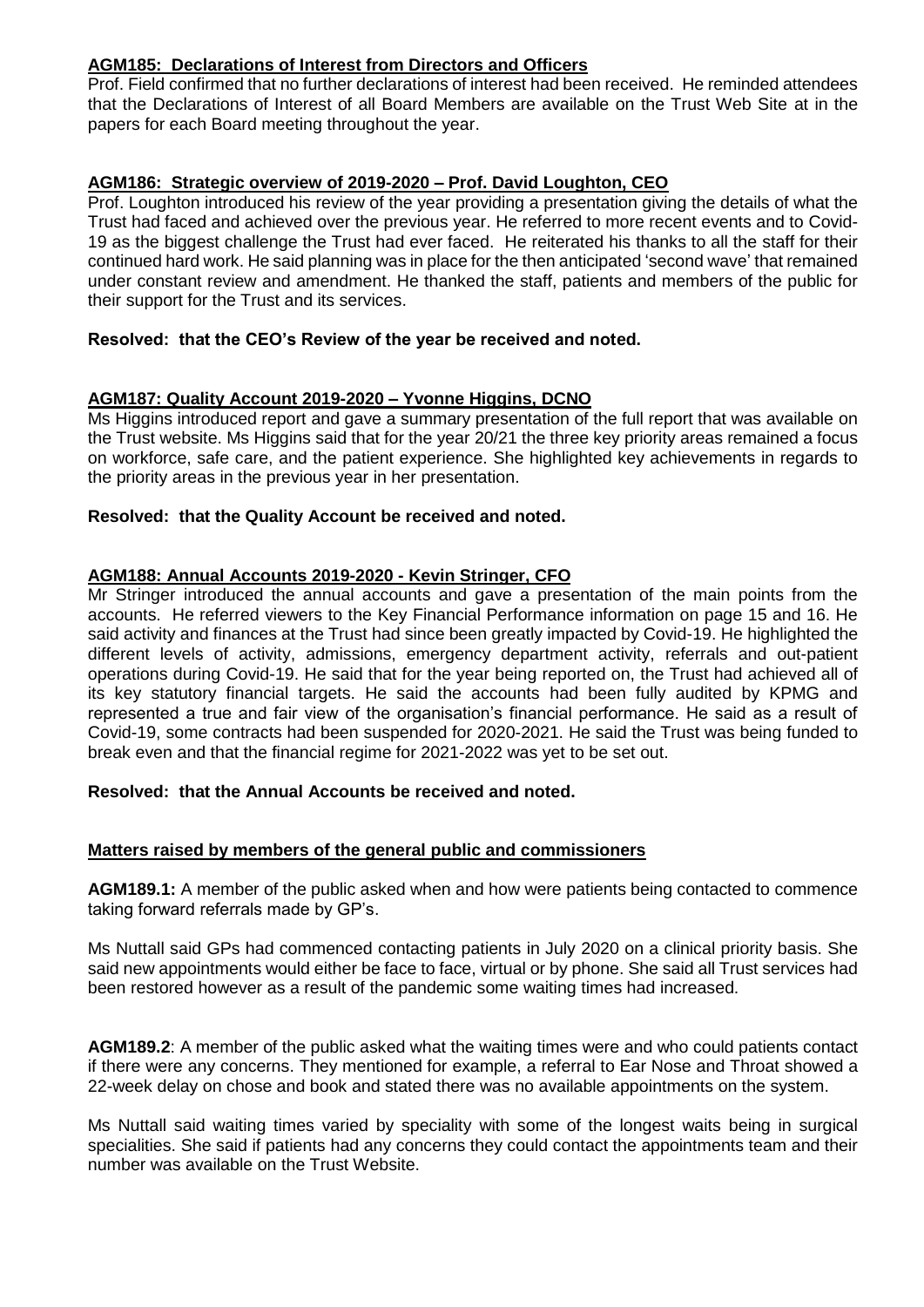**AMG189.3:** A member of the public asked when backlogs were likely to be cleared.

Ms Nuttall said this would vary by speciality. She said the Trust had to submit a plan to recover by March 2021 and all plans were subject to daily review. She said this could change due to any impact of any further 'waves' of Covid-19 activity, such as any related to flu and winter pressures for example.

Mr Wilshere asked if there were any particular departments that had been disproportionally affected.

Ms Nuttall said every department had been affected. She said the waiting time for diagnostic services had increased particularly in Radiology and Endoscopy, which had then had an impact on surgical waiting times.

**AMG189.4**: A member of the public asked what plans were being put in place to stop the situation from getting worse.

Ms Nuttall said since the end of May, the Trust and whole of the NHS had been working on comprehensive recovery plans. She said the challenge was to restore services to full capacity whilst maintaining Covid-19 management. She said the Trust had to minimise the risk to patients. She said patients attending for a day case or elective procedures had been 'streamed' through different routes to best manage any risk of infection. She said the Trust had enhanced the cleaning programme and continued to use the private sector to assist with diagnostic programmes, including facilities such as the Nuffield hospital.

**AMG189.5**: A member of the public asked what arrangements were in place for staff working on Covid wards.

Ms Nuttall said free car parking was introduced for staff when the pandemic was declared. She said this was national guidance and would continue until the pandemic was declared as over and would be determined by the government.

Mr Wilshere asked when car parking charges for patients would be reviewed. Ms Nuttall said the Trust was trying to ensure that as few as possible patients came on to the Hospital sites. She said there would some patients that had to attend their appointment onsite. She said the Trust had reintroduced car parking charges for patient car parks and it was being reviewed monthly.

**AMG189.6:** A member of the public asked whether there was any specialist support in the emergency departments for patients that required mental health support or assessment and whether partners agencies were aware of this.

Ms Nuttall said there was support available and the local Mental Health Trust was working hard to ensure there was additional support. She said there was increasing evidence of pressures that the mental health services were facing. She said the Trust had a 24/7 service available for patients that required a mental health assessment, undertaken by specialist mental health resource available at the Trust's emergency department. She said regular meetings took place between the Trust and the mental health team pre-pandemic and these had continued to ensure the Trust was receiving mutual feedback and support. She said everyone in the Trust and emergency department was aware of this service, and that partner agencies knew of the service and support.

**AMG189.7**: A member of the public asked what percentage of patients were discharged from hospital without care plans and was there support for vunerable patients, or those with complex needs, many of whom were reluctant to make complaints as they had ongoing health needs. They said they were concerned about this as they knew they may need the hospital again at some point in the near future.

Ms Higgins said the Trust was aware of the need of effective communication on discharge for patients. She said all patients that were discharged received a discharge summary which included their immediate plan of care. She said the Trust was leading a system wide discharge communication improvement group, this included members from the local CCG and care homes.